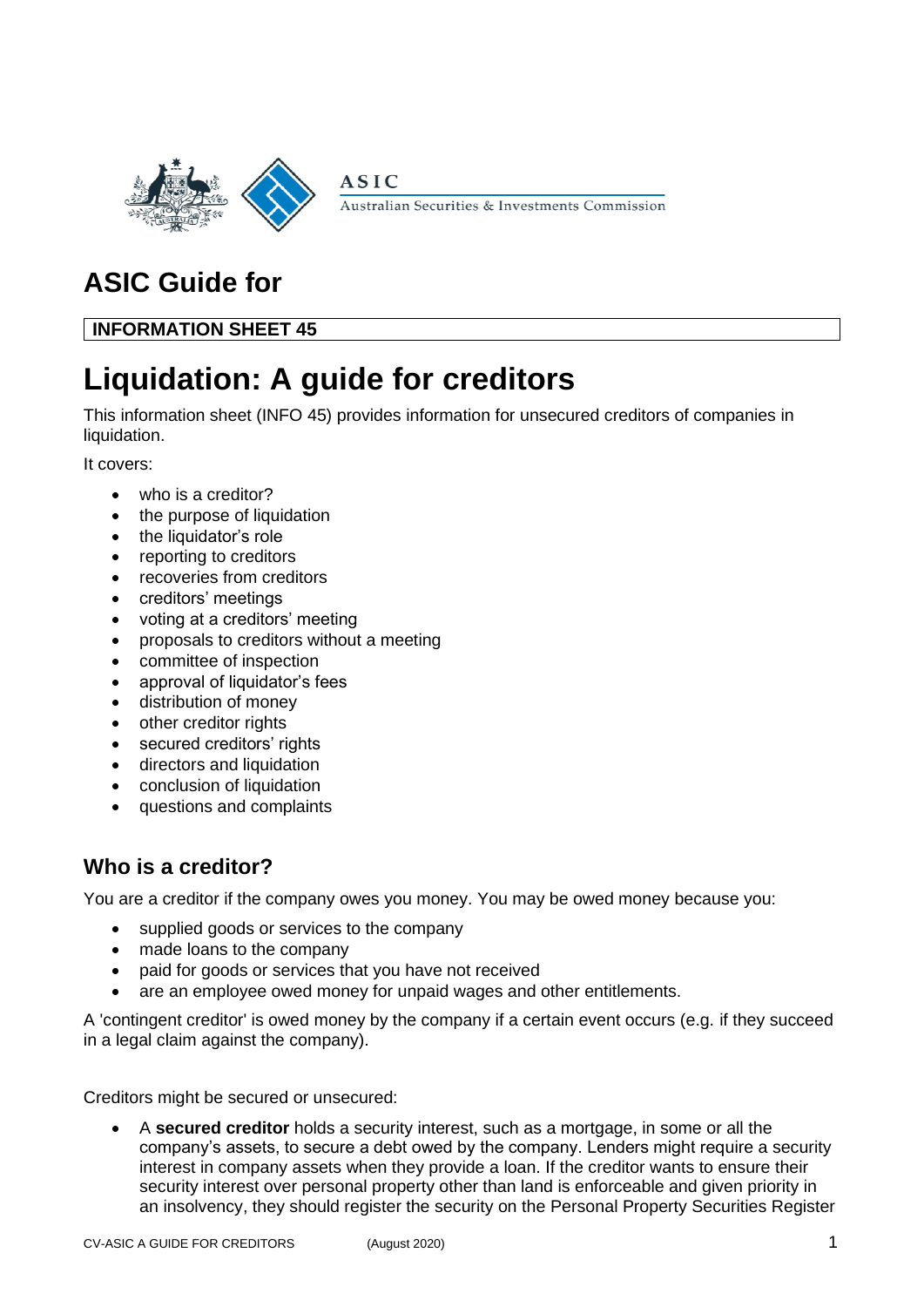(PPSR). You can search the PPSR to find out if anyone holds a security interest (other than a mortgage over land) in the company's assets.

• An **unsecured creditor** does not hold a security interest in the company's assets.

**Employees** are a special category or class of unsecured creditor. In a liquidation, outstanding employee entitlements are paid before the claims of other unsecured creditors. For more information, see Information Sheet 46 *Liquidation: A guide for employees* (INFO 46) [\(https://asic.gov.au/regulatory-resources/insolvency/insolvency-for-employees/liquidation-a-guide](https://asic.gov.au/regulatory-resources/insolvency/insolvency-for-employees/liquidation-a-guide-for-employees/)[for-employees/\)](https://asic.gov.au/regulatory-resources/insolvency/insolvency-for-employees/liquidation-a-guide-for-employees/) .

All references in this information sheet to 'creditors' are to unsecured creditors unless otherwise stated.

# **The purpose of liquidation**

The liquidation of an insolvent company allows an independent registered liquidator (the liquidator) to take control of the company so its affairs can be wound up in an orderly and fair way to benefit creditors.

There are two types of insolvent liquidation:

- creditors' voluntary liquidation
- court liquidation.

The most common type is a creditors' voluntary liquidation, which begins when:

- an insolvent company's shareholders resolve to liquidate the company and appoint a liquidator, or
- creditors vote for liquidation following a voluntary administration or a terminated deed of company arrangement.
- In a court liquidation, a liquidator is appointed by the court to wind up a company following an application (usually by a creditor). Directors, shareholders and ASIC can also make a winding-up application to the court.

After a company goes into liquidation, unsecured creditors cannot commence or continue legal action against the company, unless the court permits.

It is possible for a company in liquidation to also be in receivership. For more information, see Information Sheet 54 Receivership: *A guide for creditors* (INFO 54) [\(https://asic.gov.au/regulatory](https://asic.gov.au/regulatory-resources/insolvency/insolvency-for-creditors/receivership-a-guide-for-creditors/)[resources/insolvency/insolvency-for-creditors/receivership-a-guide-for-creditors/\)](https://asic.gov.au/regulatory-resources/insolvency/insolvency-for-creditors/receivership-a-guide-for-creditors/).

# **The liquidator's role**

Liquidators have a duty to all company creditors. Their role is to:

- protect, collect and sell the company's assets
	- investigate and report to creditors about the company's affairs, including:
		- $\circ$  unfair preferences (payments made to certain creditors over others) that may be recoverable
		- o uncommercial transactions that may be set aside
		- $\circ$  possible claims against the company's officers (including insolvent trading)
		- o creditor-defeating dispositions, including illegal phoenix activity
- inquire into the failure of the company and possible offences by people involved with the company – and report to ASIC
- distribute money from the collection and sale of assets after payment of the costs of the liquidation, including the liquidator's fees (subject to the rights of any secured creditor) – first to priority creditors, including employees, and then to unsecured creditors.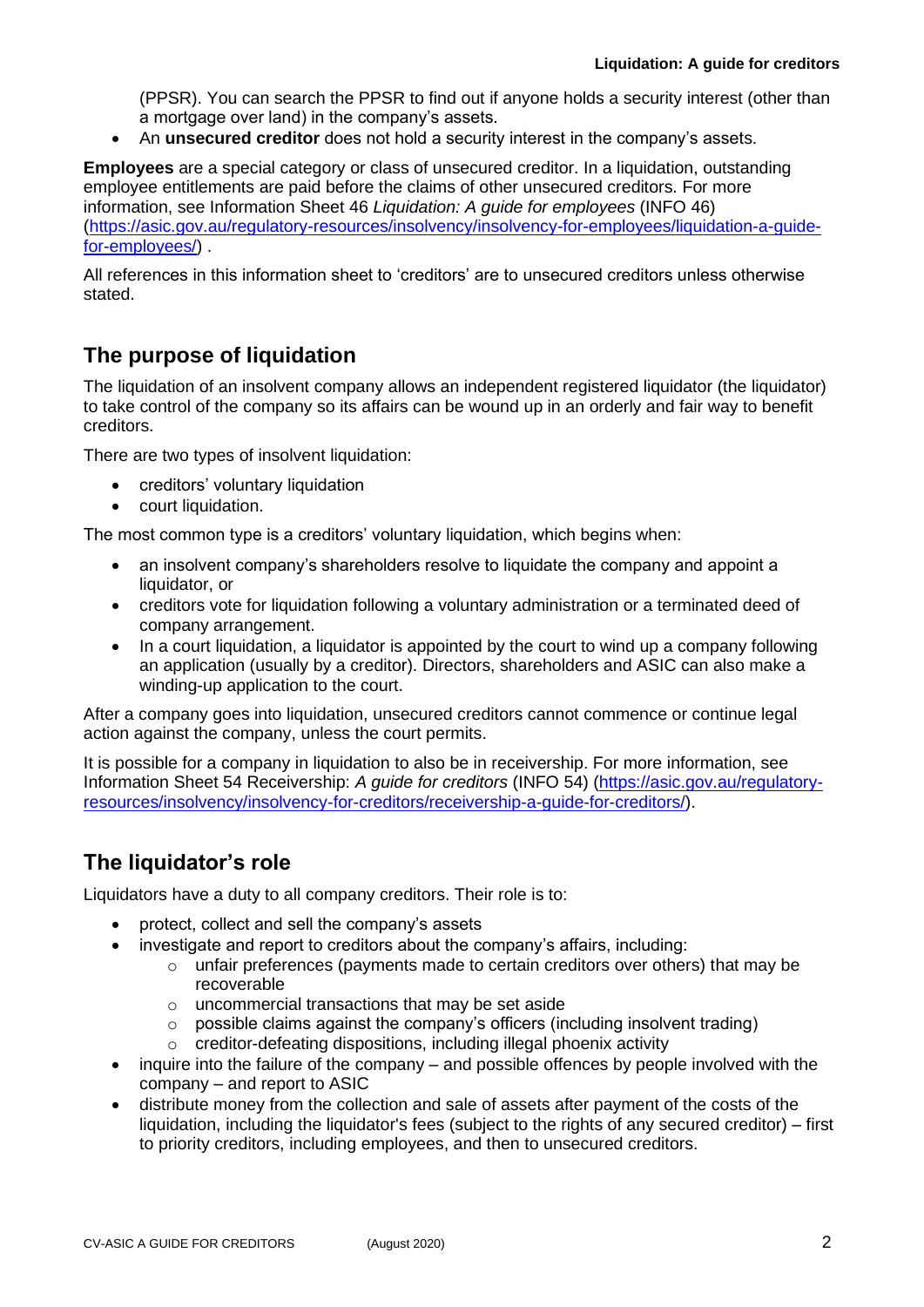Except for lodging documents and reports required under the *Corporations Act 2001* (Corporations Act), a liquidator is not required to incur an expense for the winding up unless there are enough assets to pay their costs.

If the company does not have enough assets, one or more creditors may agree to reimburse a liquidator's costs and expenses to undertake investigations and act to recover further assets. If additional assets are recovered, the liquidator or a creditor can apply to the court to compensate the creditor for funding the liquidator's recovery action. Compensation is usually paid before other creditors are paid.

If a liquidator suspects that people involved with the company may have committed offences, and the liquidation has no or insufficient assets for the liquidator to be paid for their work to further investigate, the liquidator can apply to ASIC for funding to carry out a further investigation into the allegations and report to ASIC.

# **Reporting to creditors**

The liquidator will send the following to creditors:

- initial information about creditors' rights in the liquidation
- a statutory report within three months after their appointment
- other reports as the liquidator decides or that creditors reasonably request.

# **Initial information**

Within 10 business days after their appointment as liquidator in a creditors' voluntary liquidation (or 20 business days in a court liquidation), the liquidator must give creditors notice of their appointment and information advising creditors about their right to:

- request information, reports and documents
- direct that a meeting of creditors be held
- give directions to the liquidator
- appoint a reviewing liquidator
- remove and replace the liquidator

In a creditors' voluntary liquidation, a summary of the company's affairs and a list of the names, addresses and estimated amounts owed to the company's creditors (identifying any creditors of the company) is also given.

The liquidator must also send an initial remuneration notice if they propose to seek fee approval during the liquidation: see Information Sheet 85 *Approving fees: A guide for creditors* (INFO 85) [\(https://asic.gov.au/regulatory-resources/insolvency/insolvency-for-creditors/approving-fees-a-guide](https://asic.gov.au/regulatory-resources/insolvency/insolvency-for-creditors/approving-fees-a-guide-for-creditors/)[for-creditors/\)](https://asic.gov.au/regulatory-resources/insolvency/insolvency-for-creditors/approving-fees-a-guide-for-creditors/).

# **Statutory report**

The liquidator must send a report to creditors within three months after their appointment containing information about:

- the company's estimated assets and liabilities
- inquiries undertaken and further inquiries that may need to be undertaken
- what happened to the company's business
- the likelihood of creditors receiving a dividend (part repayment of their debt)
- possible recovery actions as outlined above.

The report may provide additional information relevant to the liquidation or notify creditors about whether the liquidator will convene a meeting of creditors. The liquidator might also attach details of a proposal for creditors to consider and vote on without the need to hold a meeting.

The liquidator must lodge a copy of the report with ASIC. You can obtain a copy by searching ASIC Connect for a fee.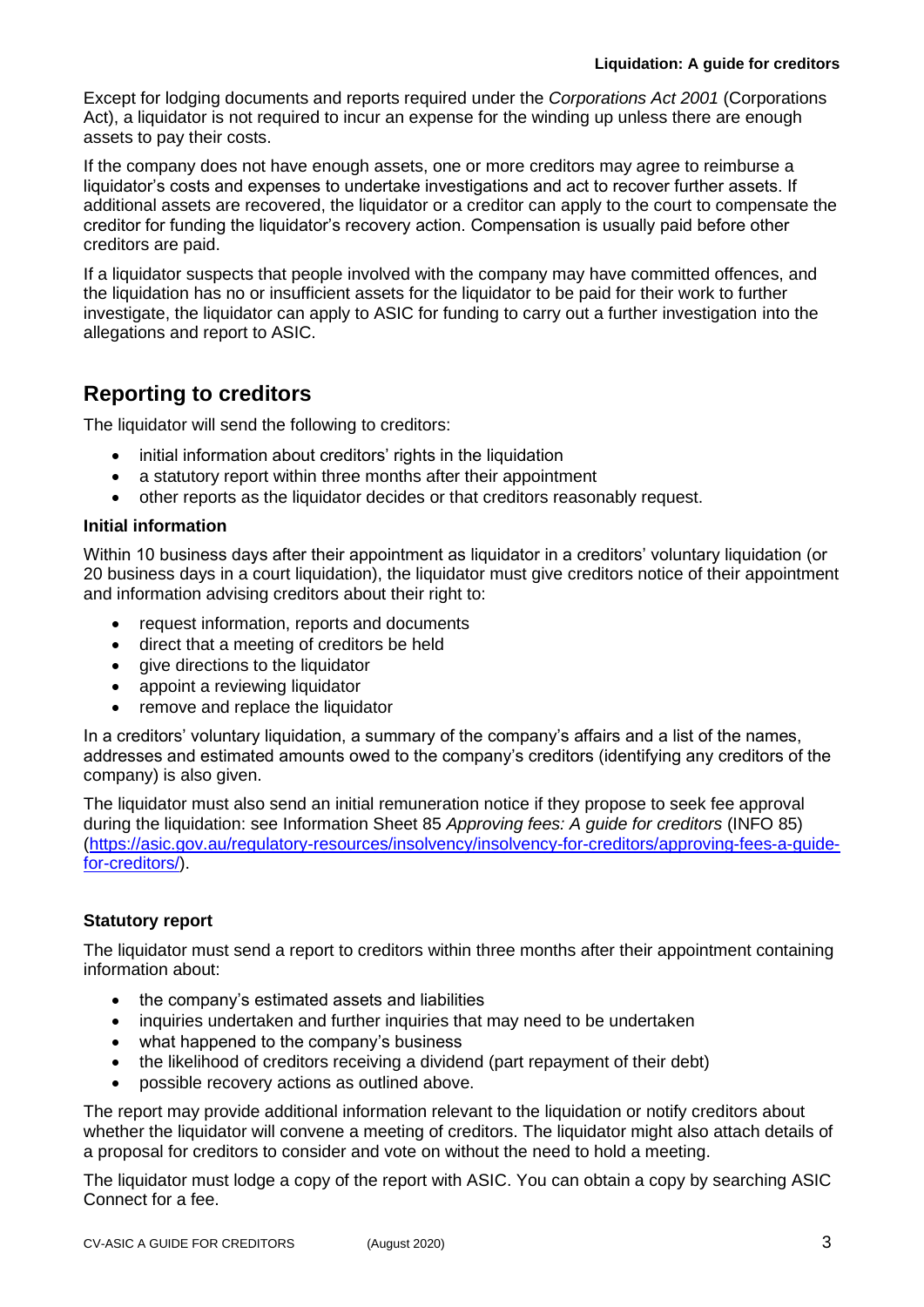# **Other reports**

While there is no legal requirement to provide further reports to creditors, liquidators often provide further reports to update creditors about the liquidation.

Creditors can ask the liquidator to provide a further report. If the request is reasonable, the liquidator must comply with the request. See other creditor rights below.

# **Recoveries from creditors**

A liquidator can recover, for the benefit of all creditors, certain payments the company made to individual creditors (known as 'unfair preferences') in the six months before the start of the liquidation.

A creditor receives an unfair preference if, during the six months before liquidation, the company is insolvent and the creditor suspects (or ought to suspect) the company is insolvent and receives payment of their debt (or part of it) ahead of other creditors. To be an unfair preference, the payment must put the creditor receiving it in a better position in the winding up than other unsecured creditors.

Not all payments from the company to a creditor in the six months before liquidation are unfair preferences. The Corporations Act provides various defences to an unfair preference claim.

If a liquidator seeks to recover a payment that has been made to you, the liquidator should provide you with reasons and evidence to establish that claim. You may wish to obtain independent legal advice on the merits of the liquidator's claim before repaying any money.

# **Creditors' meetings**

A liquidator may call a creditors' meeting from time to time to inform creditors about the liquidator's progress, to find out creditors' wishes on a matter or to approve the liquidator's fees.

You can use a creditors' meeting to ask questions about the liquidation and tell the liquidator what you know about the company.

ASIC is also entitled to attend and participate in a meeting of creditors should there be a reason to do so.

# **Meetings during a court liquidation**

In a court liquidation, the liquidator does not have to call a creditors' meeting unless creditors need to approve a matter.

The liquidator can call a creditors' meeting at any time – and must also call a meeting if:

- a committee of inspection directs it (where there is a committee of inspection)
- creditors pass a resolution requiring the liquidator call a meeting
- at least 25% in value of creditors ask the liquidator in writing to call a meeting
- less than 25% but more than 10% in value of creditors ask the liquidator in writing to call a meeting and they pay the costs of calling and holding the meeting.

If a direction to call a meeting by creditors or the committee of inspection is not reasonable, the liquidator does not have to comply. A direction is not reasonable, if the liquidator, acting in good faith, thinks that:

- holding the meeting would cause substantial prejudice to the interests of creditors or a third party and the prejudice outweighs the benefits of complying with the direction
- there is insufficient money available to hold the meeting.

If the direction is not reasonable, the liquidator must notify the person or body that gave the direction and set out reasons why it is not reasonable.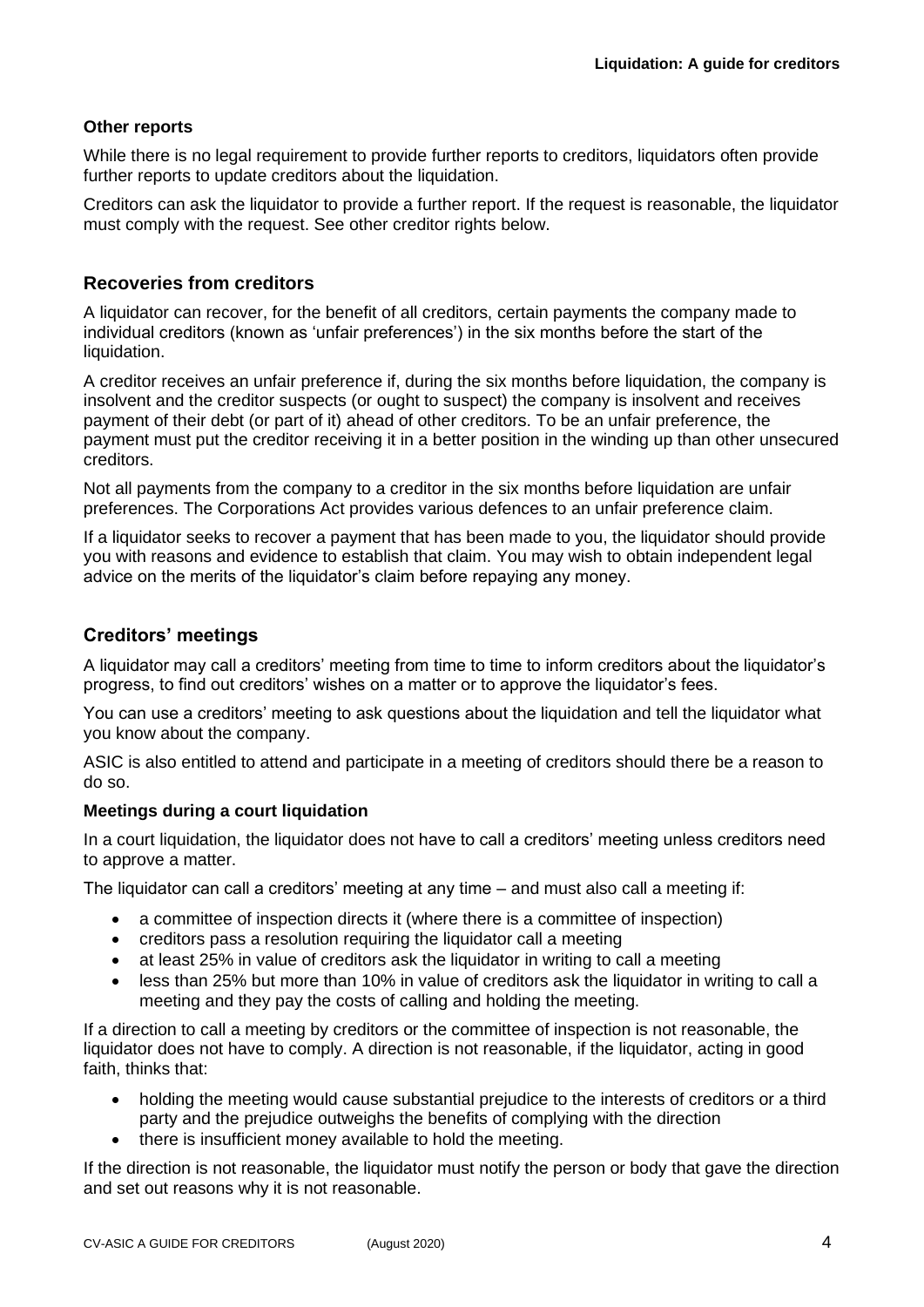If the liquidator decides not to convene a meeting because it is not reasonable, but the person or body who gave the direction agrees to pay the costs of calling and holding the meeting – and security for those costs is provided at the liquidator's request – then the liquidator must convene the meeting: see s75-250 of the Insolvency Practice Rules (Corporations) 2016.

# **Meetings during a creditors' voluntary liquidation**

In a creditors' voluntary liquidation, the liquidator does not have to call a creditors' meeting unless creditors need to approve a matter.

The liquidator can call a creditors' meeting at any time and if directed to do so.

Also, the liquidator in a creditors' voluntary liquidation must call a meeting if:

- less than 25% but more than 5% in value of creditors ask the liquidator in writing to do so
- none of the creditors who request the meeting are a related entity of the company
- the request is given no more than 20 business days after the resolution for the voluntary winding up of the company is passed.

Creditors might request a meeting be held to:

- ask questions about the liquidation
- tell the liquidator what they know about the company
- consider replacing the liquidator if they have concerns about the liquidator's independence or conduct.

If a request to call a meeting by creditors or the committee of inspection is not reasonable, the liquidator does not have to comply. However, they must notify the person or body that made the request and set out reasons why it is not reasonable.

#### **Minutes of meetings**

The chairperson of a creditors' meeting (usually the liquidator or one of their senior staff) must prepare minutes of the meeting and a record of those present at the meeting. This must be lodged with ASIC within one month. A copy of the minutes of the meeting can be obtained by searching ASIC Connect for a fee.

# **Voting at a creditors' meeting**

To vote at a creditors' meeting you must lodge details of your debt or claim with the liquidator. The liquidator will provide you with a 'proof of debt' form to complete and return before the meeting.

The chairperson of the meeting decides whether to accept the debt or claim for voting purposes. The chairperson may decide a creditor does not have a valid claim and not allow the creditor to vote.

If the chairperson is not sure whether to accept the debt or claim, they must mark the vote as 'objected to' and allow the creditor to vote subject to the vote being declared invalid if the objection is sustained. This decision is only for voting purposes. It is not relevant to whether a creditor will receive payment of their claim.

You can appeal to the court within 10 business days after the chairperson decides to accept or reject a proof of debt or claim for voting purposes.

# **Voting by proxy**

You can appoint an individual as proxy to attend and vote at a meeting on your behalf. Creditors who are companies will have to nominate a person as proxy. You do this by completing a proxy form that is sent out with the notice of meeting. You must provide the completed proxy form to the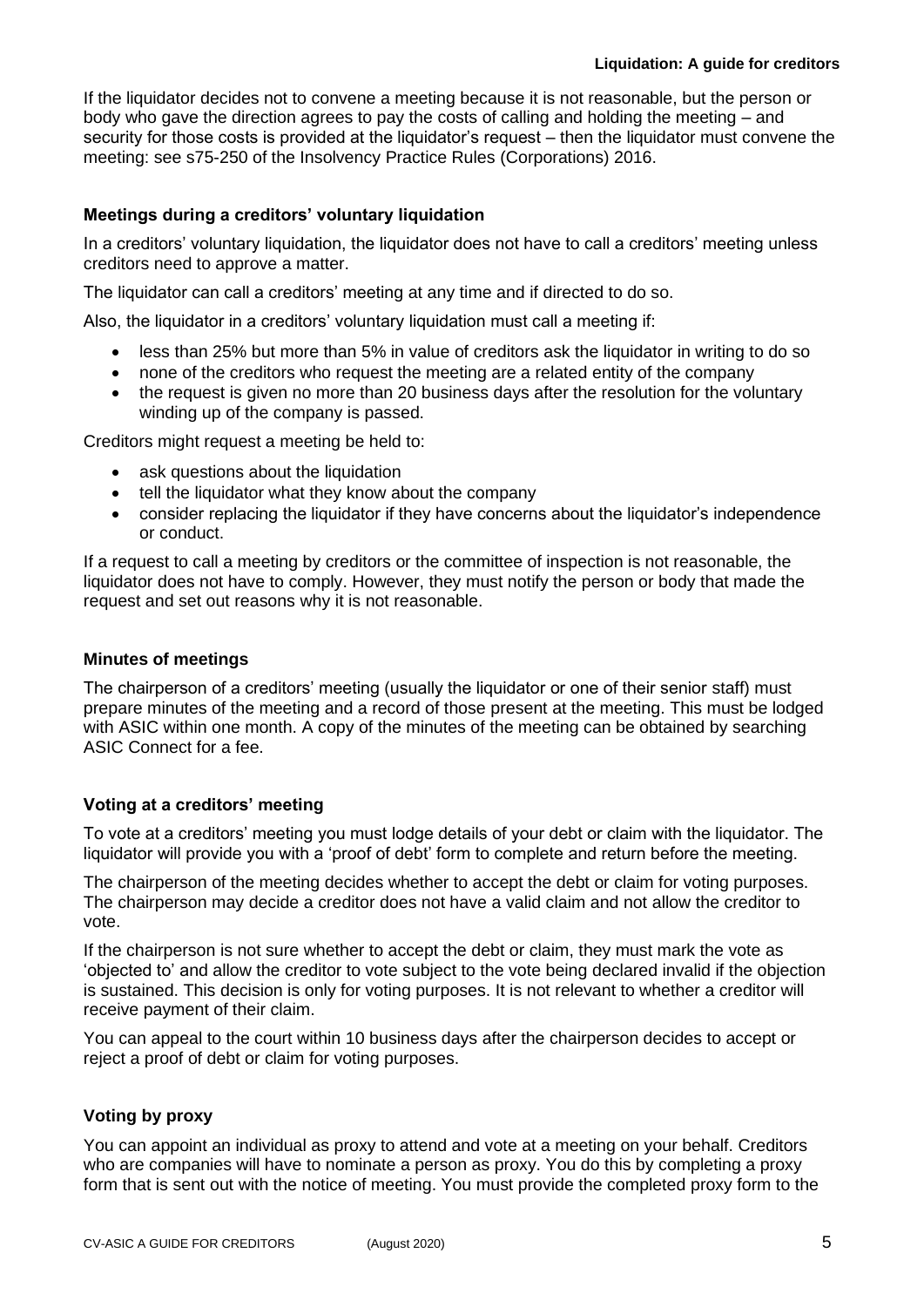liquidator before the meeting. An electronic proxy form may be used if the liquidator allows electronic lodgement.

A 'special proxy' is used when you specify on the proxy form how the proxy holder is to vote on specified resolutions (the actual resolution wording is on the form). The proxy holder must vote in accordance with that instruction and cannot change the voting at the meeting. Further, the resolution specified in the form is the one you are voting on. If a different resolution is proposed (or the resolution is changed) then your special proxy should not be counted because you have not indicated how you will vote on that changed or different resolution. A 'general proxy' is used when you leave it to the proxy holder to decide how to vote on each resolution.

You can appoint the chairperson to represent you through either a special or general proxy. The liquidator or one of their partners or employees must not use a general proxy to vote in favour of a resolution approving payment of liquidator's fees.

# **Manner of voting**

To vote on any resolution put to a creditors' meeting, creditors state aloud their agreement or disagreement, or a 'poll' is taken.

If voting is on the voices, the resolution is passed if a majority of those present indicate agreement. It is up to the chairperson to decide if a majority is reached.

After the vote, the chairperson must tell those present whether the resolution passed or failed. If the chairperson cannot determine the outcome of a resolution on the voices, they may conduct a poll.

A person participating and entitled to vote can also demand a poll. If a poll is demanded, it must be taken immediately, and the chairperson determines how to take this poll.

If you intend to demand a poll, you must do so before, or as soon as, the chairperson has declared the result of a vote taken on the voices.

When a poll is taken, a resolution is passed if both:

- more than half the number of creditors who are voting (in person or by proxy) vote in favour of the resolution
- those creditors owed more than half of the total debt owed to creditors at the meeting vote in favour of the resolution.

This is referred to as a 'majority in number and value'. If a majority in both number and value is not reached under a poll (deadlock), the chairperson has a casting vote.

# **Chairperson's casting vote**

When there is a deadlock, the chairperson may use their casting vote (except for resolutions to approve their remuneration) either in favour of or against the resolution. If the resolution relates to the liquidator's removal, the chairperson may only exercise the casting vote in favour of their removal. The chairperson may also decide not to use their casting vote, and then the deadlocked resolution is not passed.

The chairperson must inform the meeting (and include in the written minutes of meeting that are lodged with ASIC) the reasons why they did or did not use their casting vote.

If you are dissatisfied with how the chairperson exercised their casting vote or failed to use their casting vote, you may, in specified circumstances, apply to the court for a review of the chairperson's decision. The court may vary or set aside the resolution or order the resolution is taken to have been passed.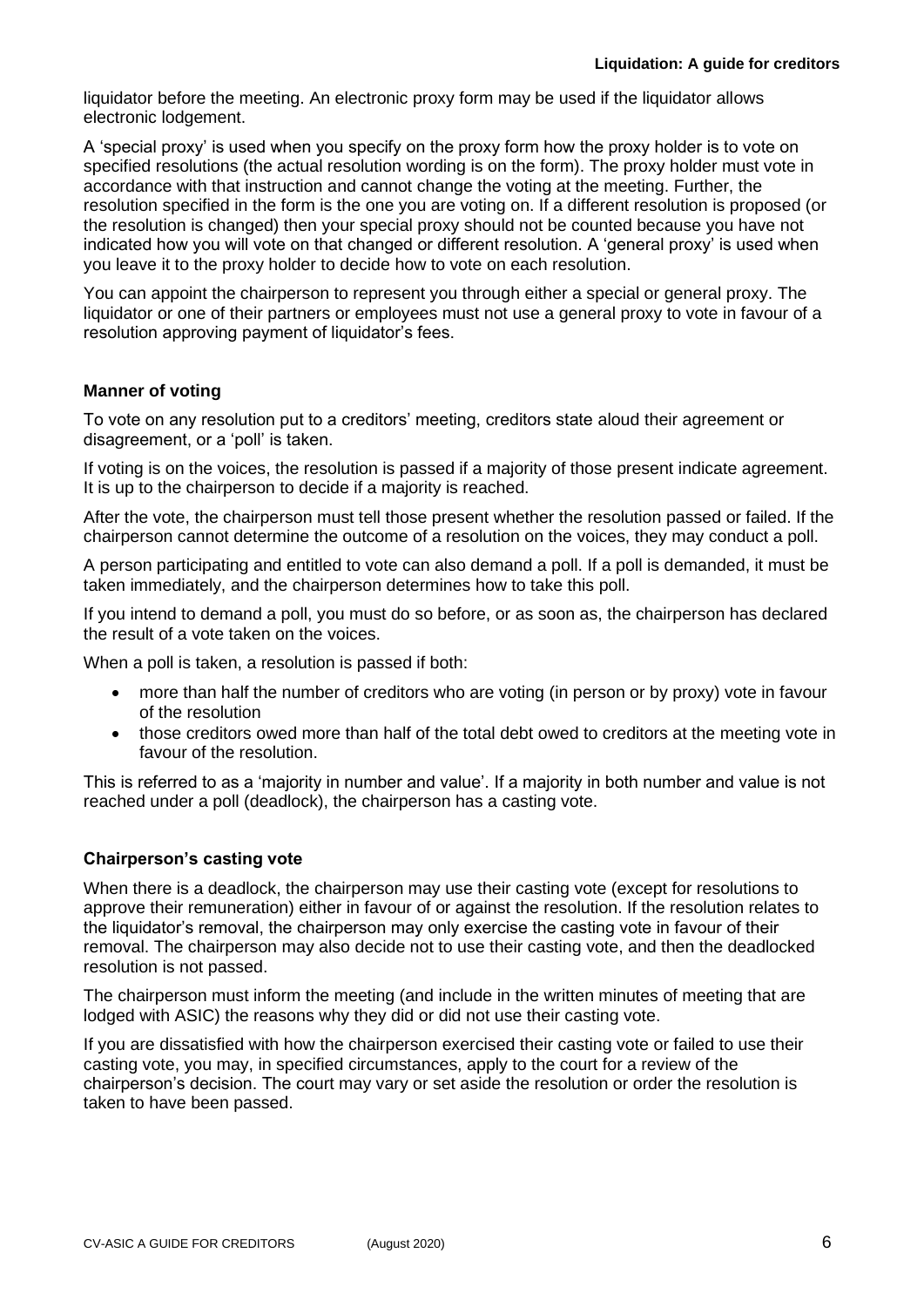# **Votes of related creditors**

If directors and shareholders, their spouses, relatives and other entities controlled by them are creditors of the company, they are entitled to attend and vote at creditors' meetings.

If a resolution is passed or defeated based on related creditor votes and you are dissatisfied with the outcome, you may, in specified circumstances, apply to the court for the resolution to be set aside and/or for a fresh resolution to be voted on without related creditor votes. Certain criteria must be met before the court will make such an order (e.g. the original result of the vote is against the interests of all or a class of creditors).

# **Proposals to creditors without a meeting**

Instead of convening a creditors' meeting, the liquidator can put proposals to creditors by giving notice in writing.

This notice must be given to each creditor entitled to receive notice of a meeting and:

include a statement of the reasons for the proposal and the likely impact the proposal will have on creditors

invite the creditor to either:

- vote 'yes' or 'no' for the proposal
- object to the proposal without a meeting

specify a reasonable time for the liquidator to receive creditor replies.

To vote on the proposal, you must lodge details of your debt or claim with the liquidator and complete the provided voting documents.

You can vote 'yes' or 'no' on the proposal and/or object to the proposal without a creditors' meeting. You should return your response to the liquidator within the time specified in the notice, which must be at least 15 business days after notice is given to creditors.

A resolution is passed if the majority of creditors in number and value who responded to the notice voted 'yes' and if 25% or less in value of the creditors who responded objected to the proposal being resolved without a creditors' meeting.

The liquidator should provide enough information to allow creditors to make an informed decision about the proposal. Contact the liquidator if you need further information to help you decide.

The liquidator must lodge with ASIC a statement about the outcome of the proposal. A copy of the outcome of the proposal may be obtained by searching ASIC Connect for a fee.

#### **Committee of inspection**

A committee of inspection may be formed to assist and advise the liquidator in both a court liquidation and creditors' voluntary liquidation. The committee of inspection also:

- monitors the conduct of the liquidator
- may approve certain steps in the liquidation
- may give directions to the liquidator.

The liquidator must have regard to, but is not always required to comply with, such directions.

The committee may be formed by resolution passed at any meeting of creditors called for that purpose. All creditors are entitled to stand for committee membership. Members appointed to the committee of inspection represent the interests of all creditors.

If a creditor is a company, the creditor can nominate, in writing, an individual to represent it on the committee.

A person can be appointed as a member of the committee of inspection by: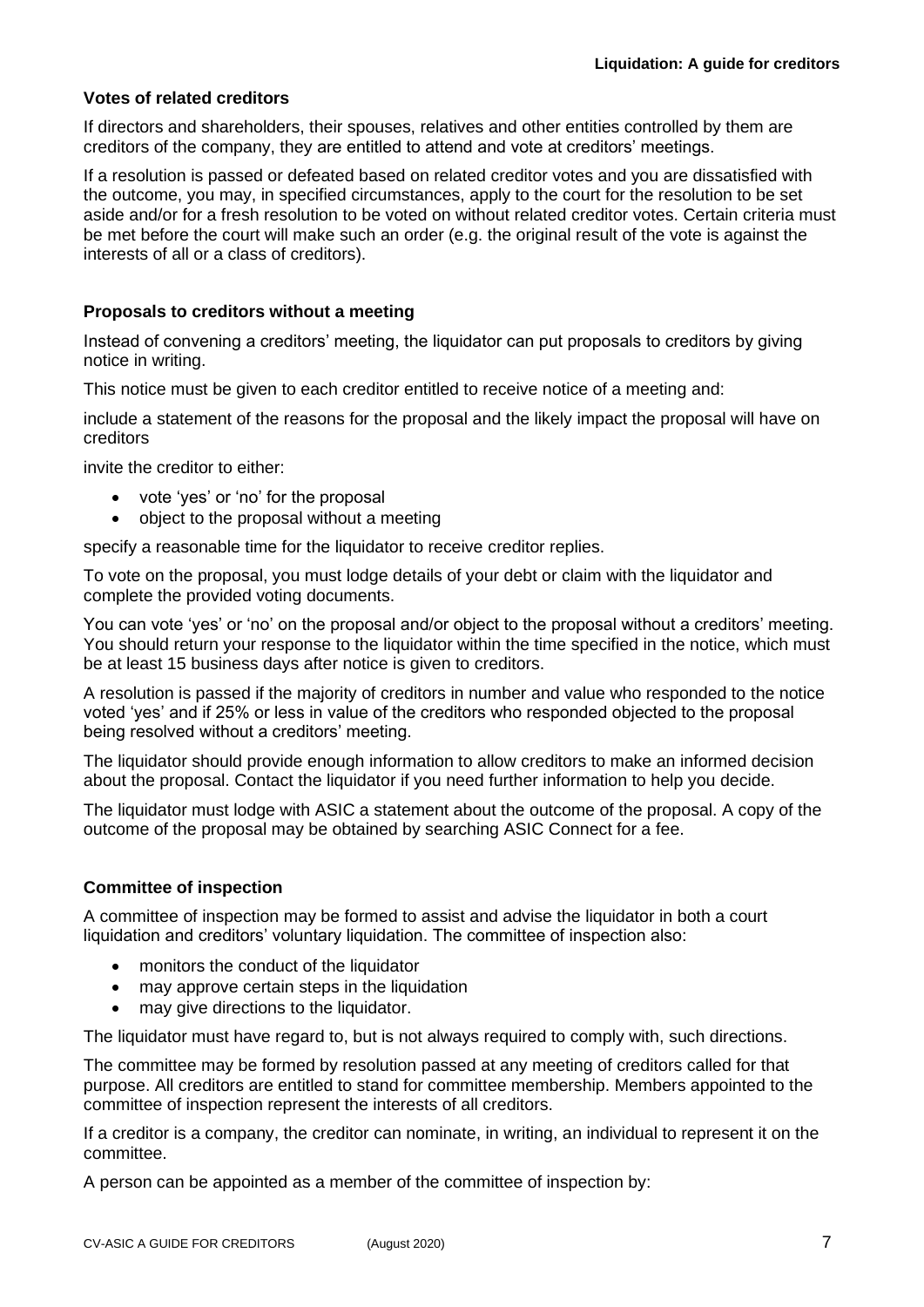- resolution of creditors
- a creditor, or group of creditors, owed at least 10% of the value of creditors' claims
- an employee, or group of employees, owed at least 50% in value of outstanding employee entitlements.

A member of the committee of inspection must not directly or indirectly derive any profit or advantage from the liquidation of the company unless creditors resolve to allow it, or a court grants leave to derive the profit or advantage. Deriving a profit or advantage can arise during ongoing trading with the company after the liquidator is appointed.

A committee of inspection has various powers and functions, including to:

- approve the liquidator's remuneration
- direct the liquidator to convene a creditors' meeting
- request the liquidator to give information, provide a report or produce a document
- obtain specialist advice or assistance (with prior approval of the liquidator or court) that the committee considers desirable about the conduct of the liquidation.

If the request to convene a meeting or provide information is not reasonable, the liquidator does not have to comply with the request. The same rules about when a request is not reasonable apply to directions given to a liquidator by a committee of inspection.

A committee of inspection can determine its own procedures and exercise its powers through resolutions passed at meetings of the committee. A resolution is passed by a majority in number of members present at a meeting. The committee of inspection can only act if a majority of its members attend.

Minutes of meetings of the committee of inspection must be prepared and lodged with ASIC within one month. A copy of the minutes of committee of inspection meetings may be obtained by searching ASIC Connect for a fee.

ASIC is also entitled to attend a meeting of the committee of inspection.

# **Approval of liquidator's fees**

A liquidator is entitled to be paid for the necessary work they properly perform. Their fees will usually be paid from available assets before any payments are made to creditors. If there are no – or only limited assets – the liquidator is sometimes not paid (or only partially paid) for the work they do. The liquidator may arrange for a third party to contribute to their fees.

A liquidator is also entitled to ask for approval to pay their estimated future fees (for work yet to be done). Usually this is requested to allow the liquidator to continue doing work up to a certain point in time (e.g. to achieve a particular outcome) or to the completion of the liquidation.

The fees cannot be paid until the amount has been approved by creditors, a committee of inspection or the court. The liquidator can also put a proposal to creditors to approve their fees without holding a meeting.

If fees are not approved by the relevant decision-making body, the liquidator is entitled to receive reasonable fees up to a specified maximum (indexed annually).

If you are asked to approve fees at a general meeting of creditors, at a meeting of a committee of inspection, or by a proposal put to creditors without a meeting, the liquidator must give you a report with sufficient information to help you assess whether the requested fees are reasonable. This should be given to you at the same time as the notice of the meeting or with the proposal. This report should be in simple language and set out:

- a summary of the major tasks performed or likely to be performed
- the costs of completing those tasks and how those costs were calculated
- the periods when funds will be drawn to pay the fees
- the estimated total fees, or range of fees
- an explanation of the likely impact the fees will have on any payments to creditors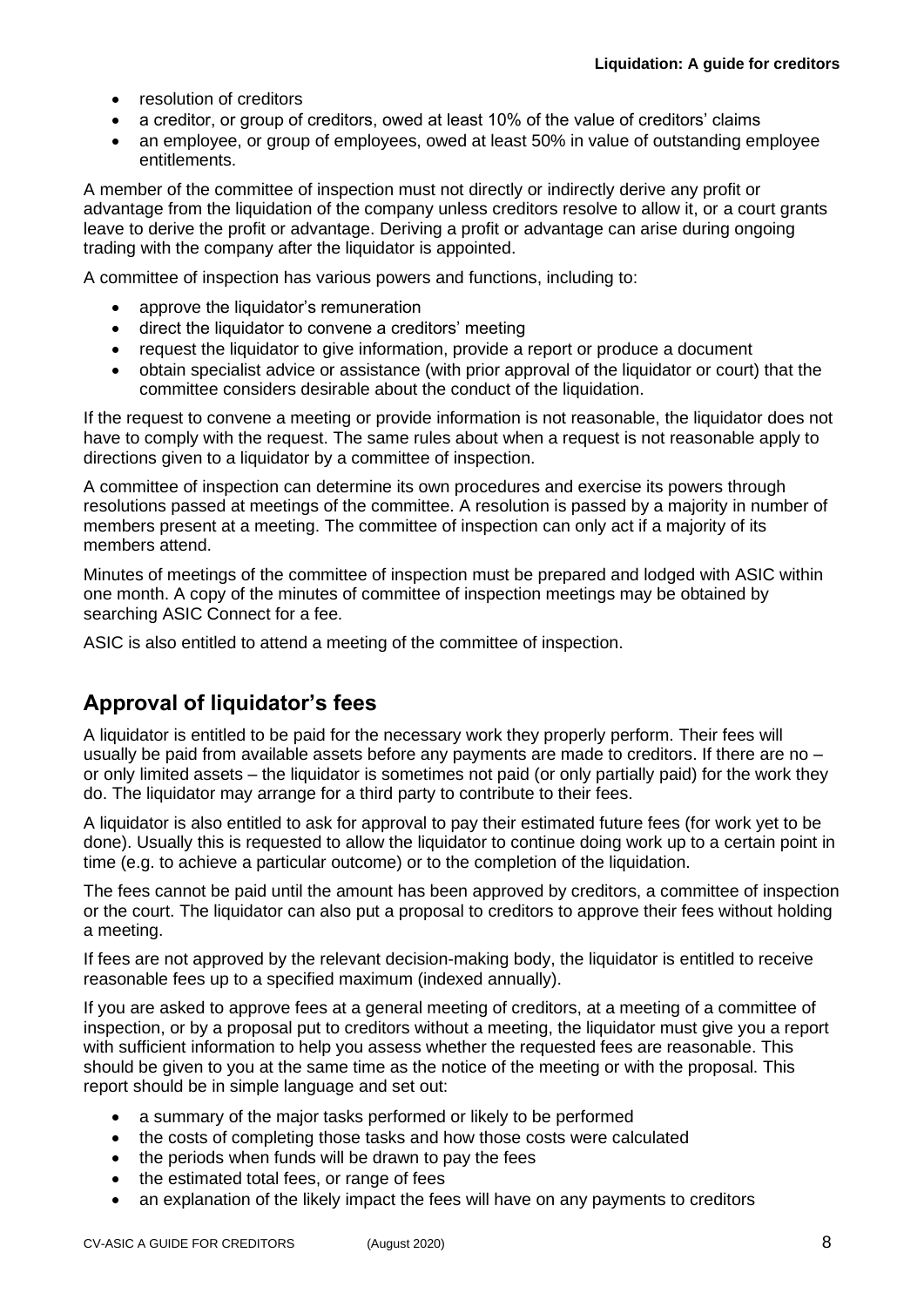• other information that will assist you to determine whether the fees claimed are reasonable.

If you are in any doubt about how the fees were calculated, ask the liquidator for more information.

If you do not think the fees are reasonable, raise your concerns with the liquidator.

If fees are approved and you wish to challenge the decision, you can apply to the court for a review of the fees. You may wish to seek your own legal advice about this.

Apart from fees, the liquidator is entitled to reimbursement for out-of-pocket expenses. This reimbursement may require creditor, committee of inspection or court approval. For more information, see INFO 85.

# **Distribution of money**

If there are funds left over after paying the liquidators' costs and priority creditors, including employees, the liquidator will pay unsecured creditors a dividend. Generally, funds are distributed in the following order:

- costs and expenses of the liquidation, including liquidators' fees
- outstanding employee wages and superannuation
- outstanding employee leave of absence (including annual leave and long service leave)
- employee retrenchment pay
- unsecured creditors.

Each category must be paid in full before the next category is paid. If there are insufficient funds to pay a category in full, the available funds are paid on a pro-rata basis (and the next category or categories will be paid nothing).

#### **Proving your debt**

Before any dividend is paid to you for your debt or claim, you will need to give the liquidator information to prove your debt.

The liquidator will notify you if funds might be available for payment and will call for formal proof of debt forms to be lodged. The liquidator must give you at least 14 days' notice of the deadline for lodging the proof of debt.

This notice must be given to each person claiming to be a creditor whose debt or claim has not already been accepted by the liquidator. It must also be published on ASIC's Published notices website. A copy of the formal proof of debt form will be sent to you with the notice.

You should attach copies of all relevant invoices or other supporting documents to the proof of debt form, because your debt or claim may be rejected if there is insufficient evidence to support it.

If a creditor is a company, the proof of debt form must be signed by a person authorised by the company.

The completed proof of debt form must be delivered or posted to the liquidator. When you submit your claim, ask the liquidator to acknowledge receipt of your claim and if they require any further information.

If the liquidator decides to reject your claim, they must notify you within seven days after making that decision and provide reasons for doing so. If you are dissatisfied with the decision, follow the steps outlined in the notice of rejection and/or seek competent legal advice on your options to appeal the decision to reject your claim. You will have a limited time after you receive the notice, to appeal the liquidator's decision. If you do not appeal within this time, the liquidator's decision on your claim is final.

Contact the liquidator if you have questions about the calculation of your claim, or the timing of the payment.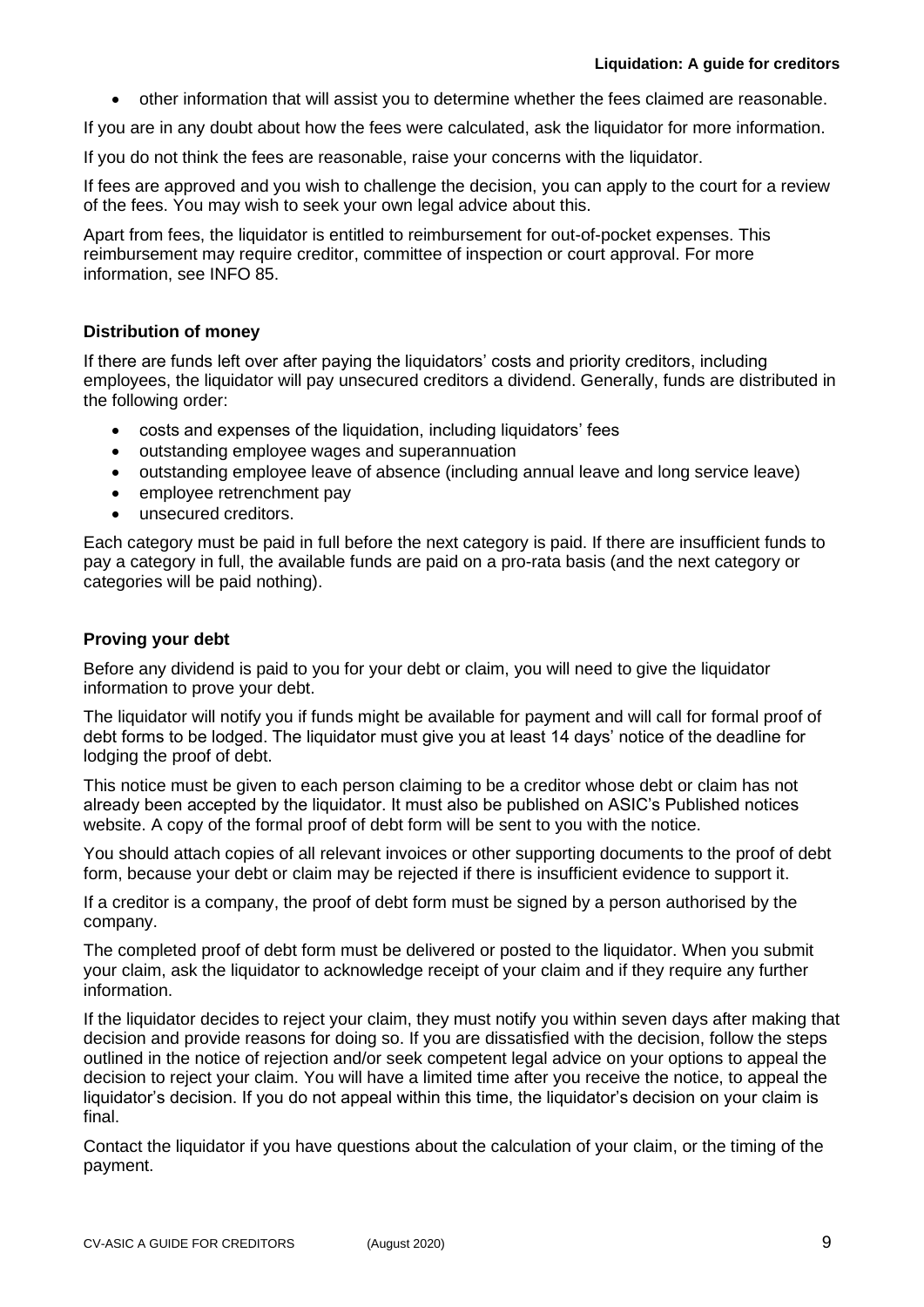# **Other creditor rights**

As well as the various rights involving meetings and participation in dividends, creditors also have a right to:

- inform the liquidator about what they know that is relevant to the company's liquidation
- request the liquidator give information, provide a report or produce a document
- inspect certain books of the liquidator
- appoint a reviewing liquidator
- remove and replace the liquidator by resolution passed at a creditors' meeting
- complain to ASIC or the court about the liquidator's conduct in connection with their duties.

# **Request for information**

Creditors can, by resolution or individually, request the liquidator to give information, provide a report or produce a document. The liquidator must comply with this request unless:

- the information, report or document is not relevant to the liquidation
- the liquidator would breach their duties if they complied with the request
- it is not reasonable to comply with the request.

There are rules governing when a direction is not reasonable, including if the liquidator, acting in good faith, thinks that:

- complying with the request would substantially prejudice the interests of one or more creditors or a third party and that the prejudice outweighs the benefits of complying with the request
- the information would be privileged from production in legal proceedings
- there is not enough money to cover the costs incurred to comply with the request

The law requires the liquidator to provide the information within 20 business days of the request being made.

If the direction is not reasonable, the liquidator must notify the requesting party and set out reasons why the request is not reasonable.

If the requesting party agrees to pay the costs of providing the information and security for those costs is provided (if the liquidator requires it), the liquidator must comply with the request.

# **Liquidator's books**

Liquidators must keep sufficient books to give a complete and correct record of their administration of the company's affairs. These include minutes of meetings and details of all the receipts and payments for the liquidation.

These books must be available at the liquidator's office for inspection by creditors and shareholders.

Copies of minutes of meetings and detailed lists of receipts and payments, as well as several other documents, must also be lodged with ASIC. Copies of these documents may be obtained by searching ASIC Connect for a fee.

# **Informing the liquidator**

If the liquidator suspects anyone connected to the company may have committed an offence, the liquidator must report this to ASIC. Let the liquidator know if you have any information that might assist the liquidator prepare such a report.

These reports are not available for inspection. ASIC reviews these reports and decides whether to take further action, such as banning a person from acting as a company director for a period or charging the person with a criminal offence. ASIC considers a range of factors when deciding what action, if any, to take. For more information, see Information Sheet 151 *ASIC's approach to enforcement* (INFO 151).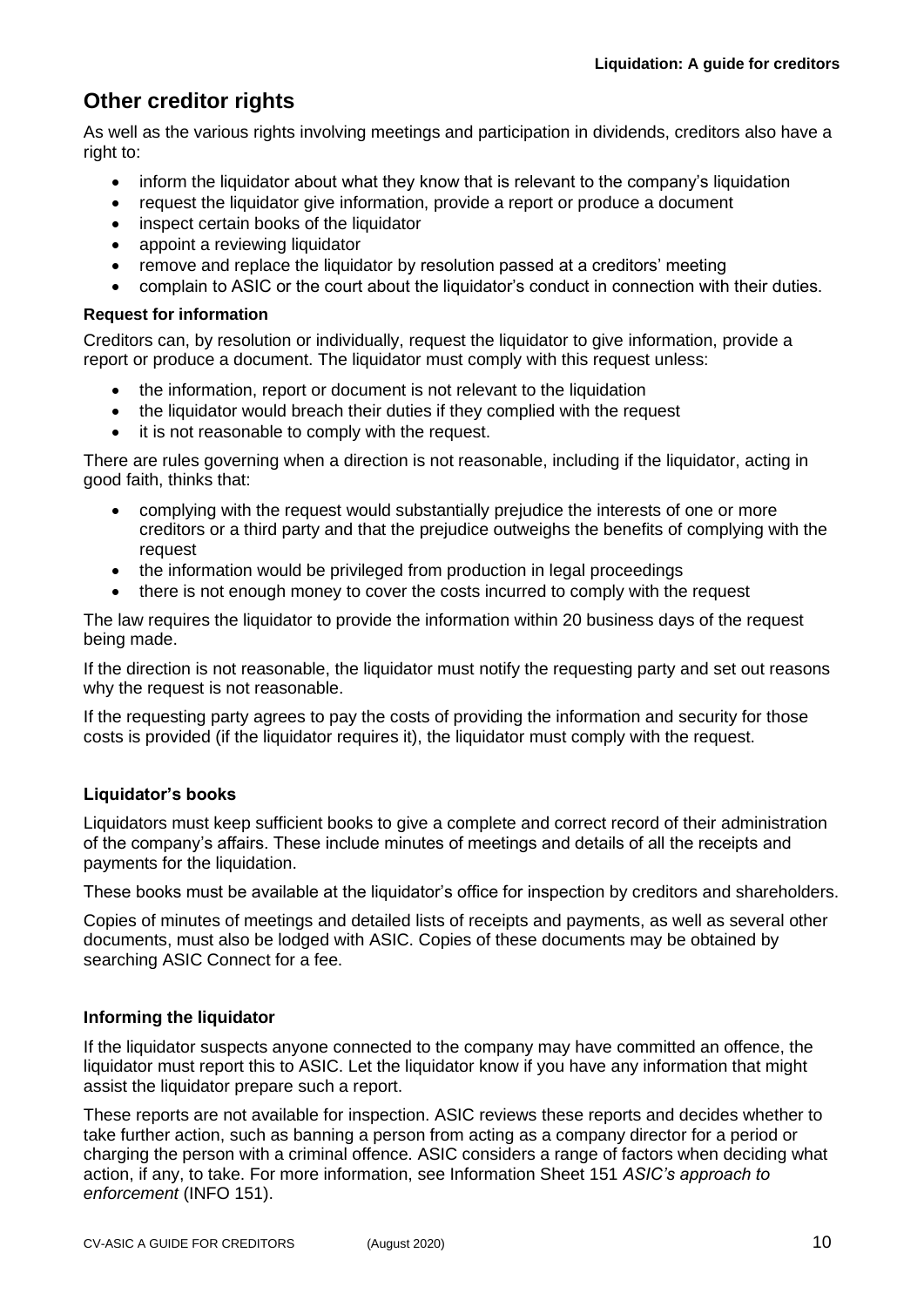# **Appoint a reviewing liquidator**

Creditors can resolve to appoint a reviewing liquidator to carry out a review into fees and/or costs incurred by the liquidator. With the liquidator's agreement, one or more creditors may also appoint a reviewing liquidator.

A creditor can also apply for ASIC to appoint a reviewing liquidator: see Form 5605 Application for ASIC to appoint a reviewing liquidator.

Where creditors resolve to appoint a reviewing liquidator, the review is limited to:

- remuneration approved within the six months before the reviewing liquidator is appointed
- costs or expenses incurred during the 12-month period before the reviewing liquidator is appointed (unless the liquidator agrees to a longer period).

The reviewing liquidator must be a registered liquidator. A creditor who wishes to appoint a reviewing liquidator must get written consent from the registered liquidator confirming they would be prepared to act as reviewing liquidator. The person must also make a written declaration about any relationships they or their firm have that might affect their independence to act as reviewing liquidator.

The liquidator, and their staff, must cooperate with the reviewing liquidator.

If creditors pass a resolution to appoint a reviewing liquidator, the reviewing liquidator's costs form part of the expenses of the liquidation. If one or more creditors appoint the reviewing liquidator with the consent of the liquidator without passing a resolution, the reviewing liquidator's costs are borne by the creditor(s) who appoint the reviewing liquidator.

#### **Remove and replace the liquidator**

Creditors may remove and replace the liquidator at any time by resolution of creditors passed at a creditors' meeting for which at least five business days' notice is given.

A creditor who wishes to appoint a replacement liquidator must request the current liquidator to convene a meeting. The liquidator is not required to comply if the request is not reasonable. The liquidator must comply with the request if the creditor agrees to pay the cost of calling the meeting, and security for those costs is provided at the liquidator's request.

A creditor who wishes to remove the current liquidator and appoint a replacement liquidator must approach a registered liquidator to get a written consent confirming they would be prepared to act as liquidator of the company. The person must also make a written declaration about any relationships they or their firm may have that might affect their independence to act as liquidator.

The notice of meeting must include details of the proposed resolution and attach:

- consent to act
- declaration of relevant relationships of the proposed replacement liquidator.

If the resolution to remove the current liquidator is passed at the meeting, the removal takes effect from when a resolution to appoint the replacement liquidator is passed.

#### **Applications to the court**

The court has the power to make orders as it thinks fit in relation to an external administration. Creditors and other persons with a financial interest in the external administration can apply to the court for these orders, including:

- an order determining any question arising in the external administration
- an order that a person cease to be appointed as the liquidator and that another registered liquidator be appointed
- orders in relation to remuneration.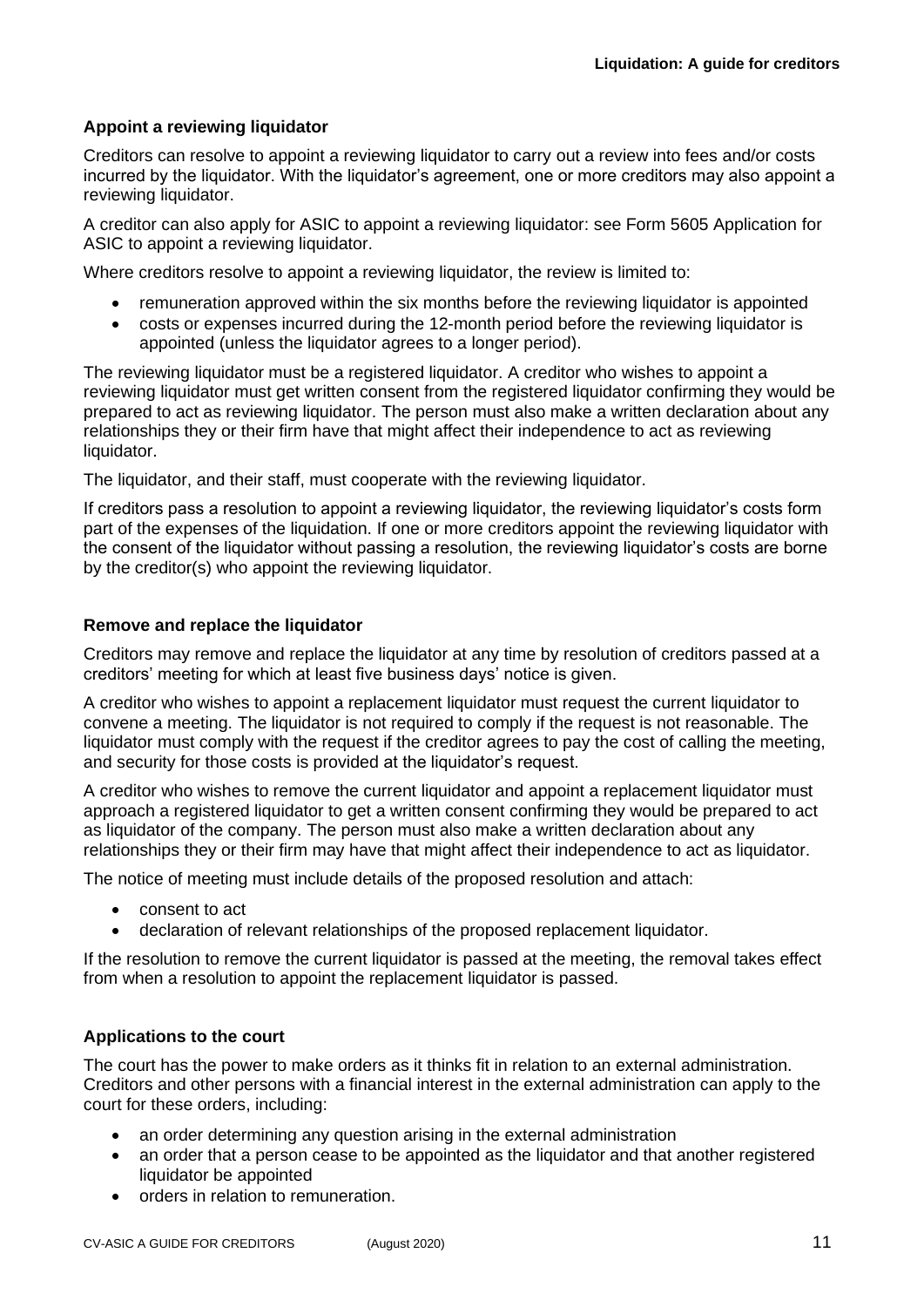Making an application to court can be costly. You can consider going to court if you cannot resolve any problems with the liquidator directly.

Liquidators, ASIC and other people can also make applications to the court. For example, a liquidator might apply to have questions decided about how to exercise certain powers in a liquidation.

# **Secured creditors' rights**

If a company fails to meet its obligations under a security interest (e.g. a charge or a mortgage), a secured creditor can:

- appoint an independent and suitably qualified person (a receiver) to take control of and realise some or all the secured assets in order to repay the secured creditor's debt. This right continues after the company goes into liquidation (see INFO 54)
- ask the liquidator to deal with the secured assets for them and account to them for the proceeds and costs of collecting and selling those assets.

A secured creditor is entitled to vote at creditors' meetings for the amount the company owes them less the amount they are likely to receive from realisation of the secured assets (i.e. their shortfall). The secured creditor can participate in any dividend to unsecured creditors for their shortfall.

# **Directors and liquidation**

Directors cannot use their powers after a liquidator has been appointed. They have an obligation to assist the liquidator by:

- advising the liquidator of the location of company property and delivering the property in their possession to the liquidator
- providing the company's books and records
- advising the liquidator of the location of other company records
- providing a written report about the company's business, property, affairs and financial circumstances within:
	- o 10 business days of the appointment of the liquidator by the court, or
	- $\circ$  five business days of the appointment of a liquidator in a creditors' voluntary liquidation
- meeting with, or reporting to, the liquidator to help them with their inquiries, as reasonably required
- if required by the liquidator, attending a creditors' meeting to provide information about the company and its business, property, affairs and financial circumstances.

A liquidator has the power to apply to the court to conduct a public examination, under oath, of a director (or other person with information about the company).

If the company has traded while insolvent, ASIC, a liquidator or, in certain circumstances, a creditor can commence proceedings against directors personally for amounts lost by creditors.

# **Conclusion of liquidation**

A liquidation comes to an end when the liquidator has realised and distributed all the company's available property and reported to ASIC.

The liquidator must lodge a final account of their receipts and payments, called an 'end of administration return' and lodge it with ASIC through ASIC Connect.

Alternatively, in a court liquidation, after the liquidator decides the company's affairs are fully wound up, they can: